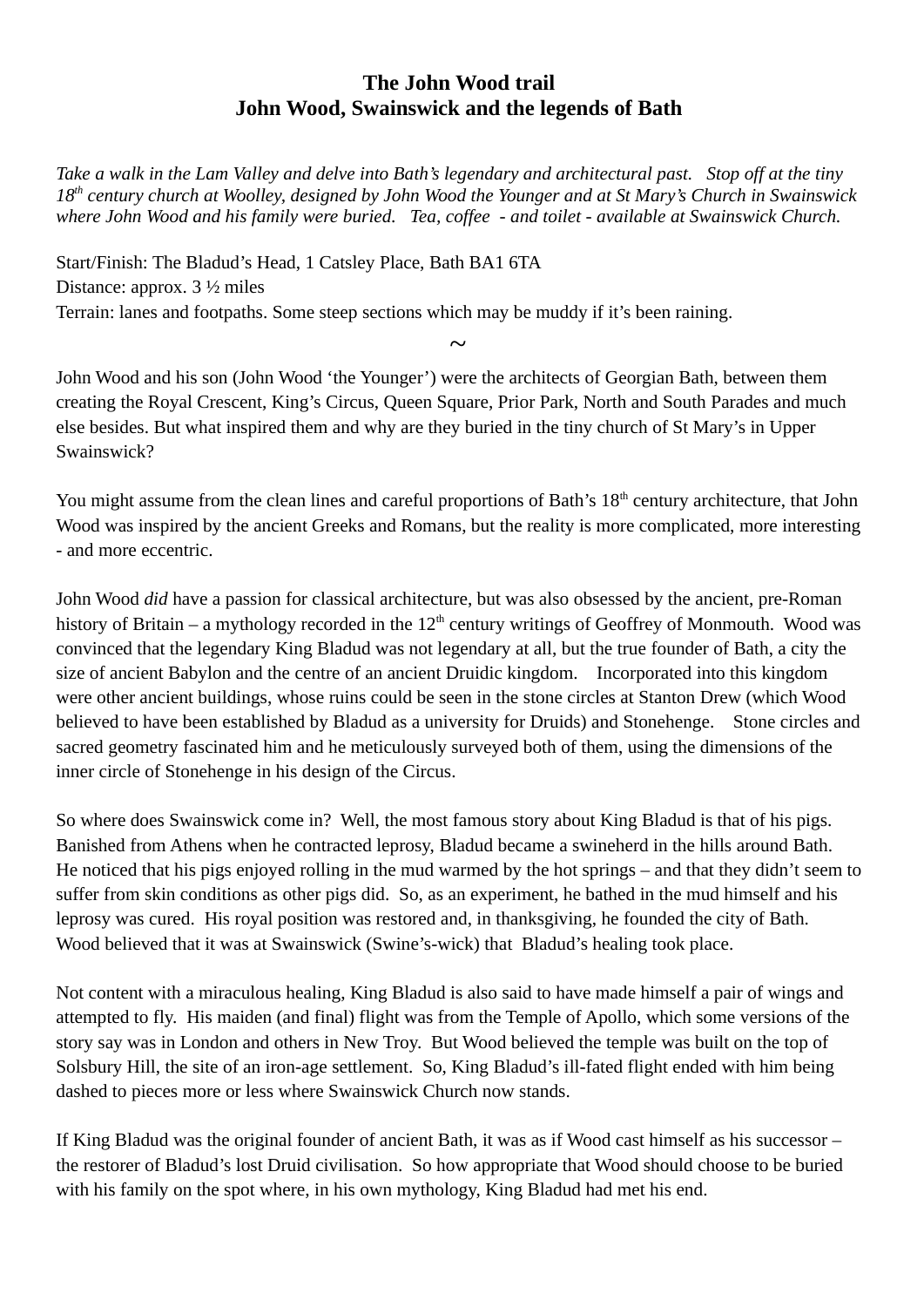## **The Walk**

1. Facing the Bladud's Head, go to your right along the road, away from Larkhall. Take the first turning on the left up Valley View Rd. If you cross to the right side of the road, you can see the Lam Brook flowing down the valley.

2. Walk up the road past Meadow Farm and in about 50 yards go up some steps to your right and over a stile. Walk a few yards along an enclosed (often muddy) footpath and through a gap in the fence to your right into a field. Head upwards across the field towards a gap in the opposite field boundary.

3. Go up a step through the gap and follow the path round to the right and up through the allotments, keeping the iron railings to your right. Carry on straight ahead to an iron gate out of the allotments and into the Larkhall Sports Club car park. Walk across the car park and out on to the lane.

4. Turn right on to the lane (the top of Valley View Rd) which shortly joins Charlcombe Lane. Continue uphill for about 50 yards and, after a 20 mile an hour sign, turn right on to Woolley Lane.

5. From here, follow the lane for about a mile, past a number of houses and farms. To your right, through gaps in the hedge, there are wonderful views across the valley over Middle Swainswick to Solsbury Hill. Eventually, the lane reaches the village of Woolley. In the middle of the village, turn right down Church Street and, at the bottom, you will find **All Saints Church.**



*Woolley Church – Joanna Cacanas*

## **All Saints Woolley**

*"This ancient chapel being about to collapse this more splendid one at her own expense Elizabeth Parkin of Ravensfield in the County of York and Lady of the Manor of Woolley ordered to be built. In the year of Christ 1761."*

There has been a church at Woolley since the  $11<sup>th</sup>$  or  $12<sup>th</sup>$ century. But by the mid-18th century, it was dilapidated and unusable. Around this time, Elizabeth Parkin inherited Woolley Manor and, in 1757, she commissioned John Wood the Younger to design and build a new church in keeping with fashionable Bath.

6. After visiting the church, turn left out of the churchyard and climb over a large, stone stile on your left. Cross the stile and walk down a narrow path to a kissing gate. Go through the gate and continue downhill through two fields with the hedge on your left until you reach a post with a footpath sign. From here, you can look across the valley to Upper Swainswick, with its large stone barn and, to the left of the barn, some stone terracing – the remains of a 17<sup>th</sup> century water garden attached to the manor house. Behind the village is Solsbury Hill, from which Bladud supposedly took his flying leap to land somewhere near the church.